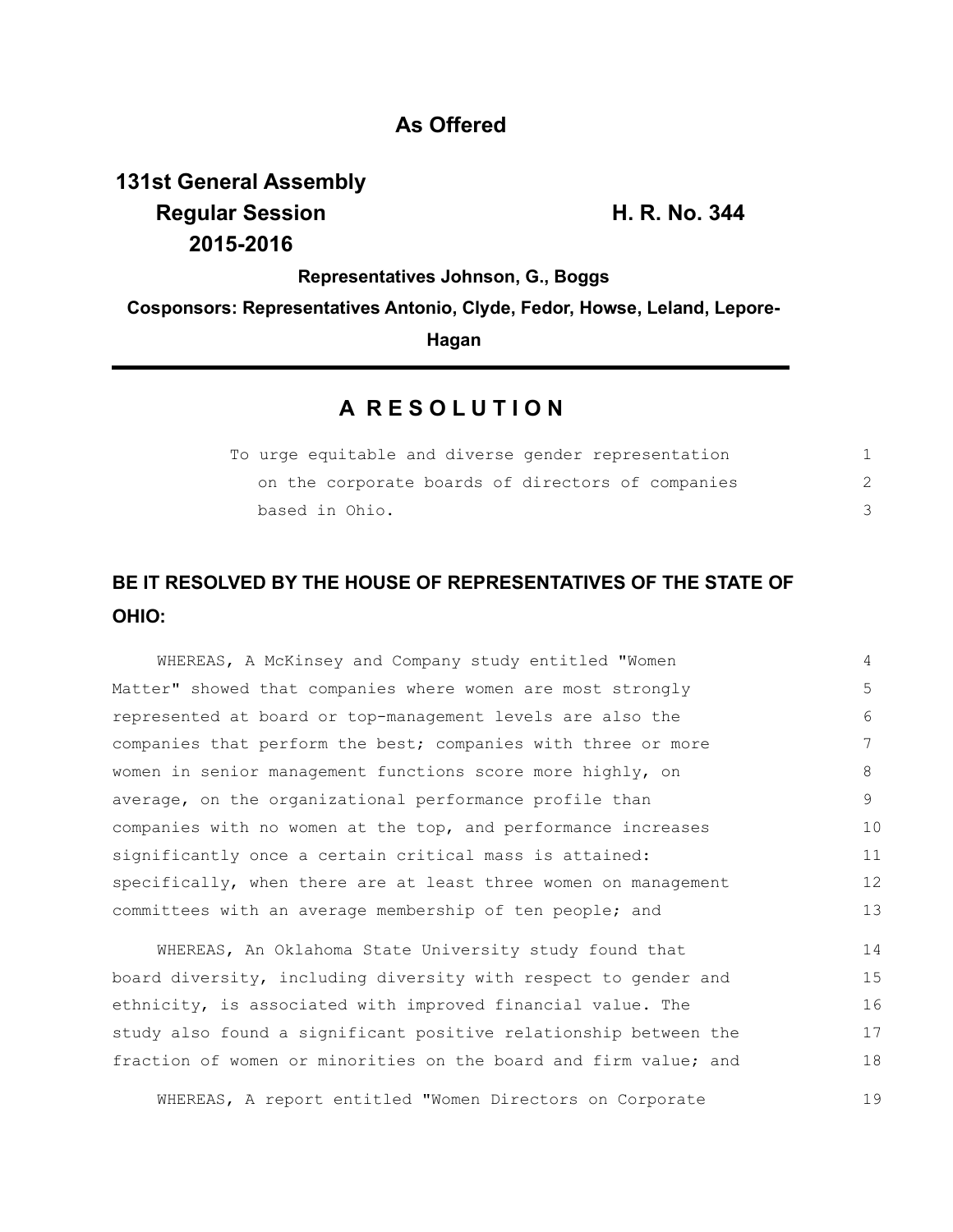#### **H. R. No. 344 Page 2 As Offered**

Boards" found that gender diversity on corporate boards contributes to more effective corporate governance and to positive governance outcomes through a variety of board processes as well as through individual interactions; that women directors contribute to important firm-level outcomes as they play direct roles as leaders and mentors, as well as indirect roles as symbols of opportunity for other women, and inspire those women to achieve and stay with their firms; and that more recognition is needed for the valuable contribution of women directors to firm value; and

WHEREAS, Credit Suisse conducted a six-year global research study, commencing in 2006, of more than two thousand companies worldwide that showed that women on boards improve business performance by key metrics, including stock performance, as demonstrated by the fact that companies with a market capitalization of more than ten billion dollars, whose boards have women, outperformed shares of comparable businesses with all-male boards by twenty-six per cent; and

WHEREAS, The Credit Suisse report included the following findings: (1) there has been a greater correlation between stock performance and the presence of women on a board since the financial crisis in 2008; (2) companies with women on their boards significantly outperformed others when the recession occurred; (3) companies with women on their boards tend to be somewhat risk-averse and carry less debt, on average; and (4) net income growth for companies with women on their boards averaged fourteen per cent over a six-year period, compared with ten per cent for those with no women directors; and

WHEREAS, According to the study entitled "Women Directors on Corporate Boards: From Tokenism to Critical Mass" and a report entitled, "Critical Mass on Corporate Boards: Why Three or More Women Enhance Governance," attaining critical mass, going from one or two women directors to at least three women 48 49 50 51 52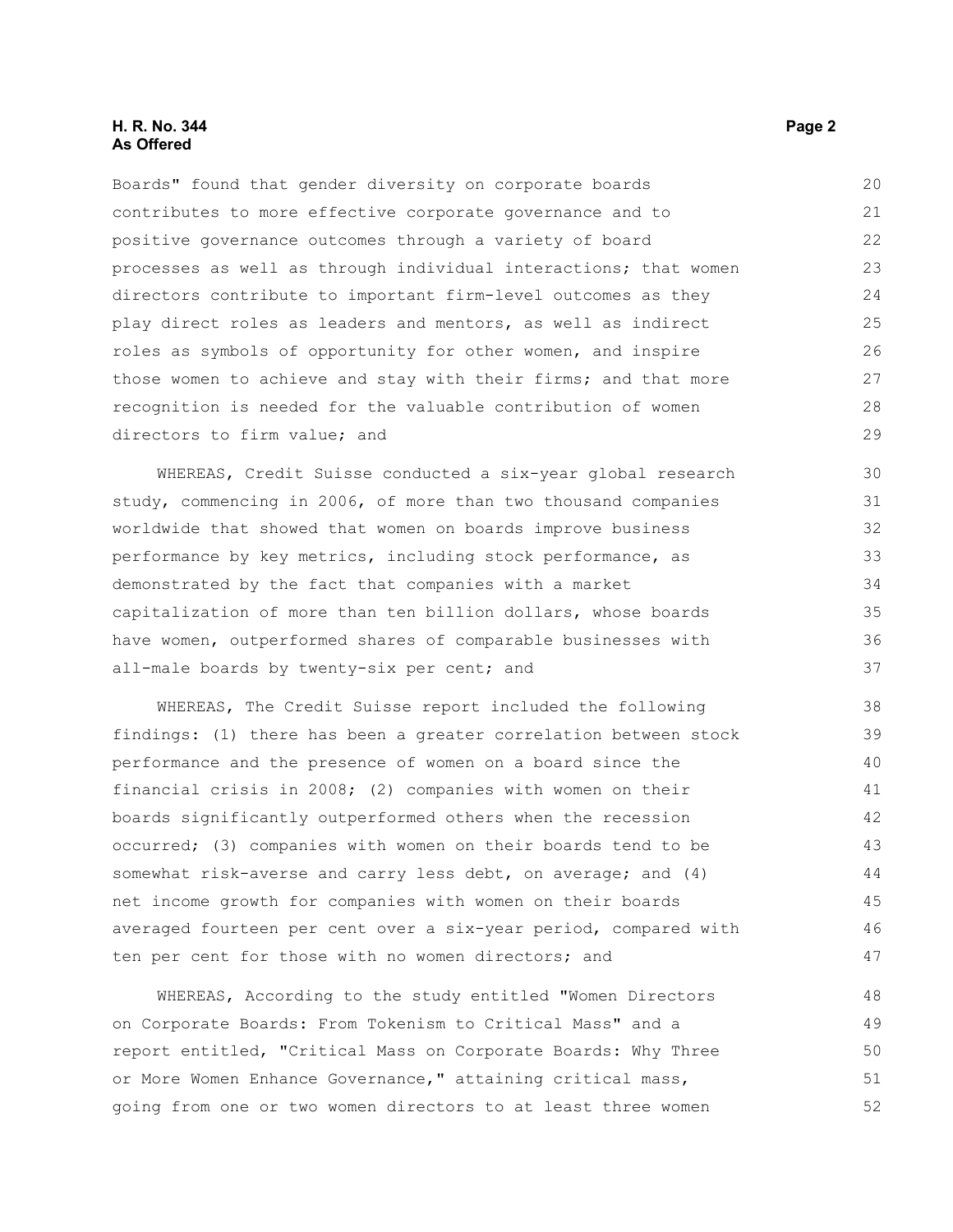#### **H. R. No. 344 Page 3 As Offered**

directors, creates an environment where women are no longer seen as outsiders and are able to influence the content and process of board discussions more substantially, and boards of directors need to have at least three women to enable them to interact and exercise an influence on the working style, processes, and tasks of the board, in turn positively affecting the level of organizational innovation within the firm; and

WHEREAS, Since 2004, a series of Catalyst studies have shown that companies that achieve diversity in their management and on their corporate boards attain better financial results, on average, than other companies. Catalyst found a clear and positive correlation between the percentage of women board directors in the past and the percentage of women corporate officers in the future. Additionally, women board directors appeared to have a greater effect on increasing the percentage of line positions held by women than they did on staff positions. Line experience is necessary for advancement into chief executive officer and top leadership positions, and Catalyst's annual censuses show that historically women are underrepresented in these roles; and 60 61 62 63 64 65 66 67 68 69 70 71 72

WHEREAS, According to the Central Ohio Leadership Census, having more women in top leadership is an economic issue that can favorably impact the prosperity of the central Ohio community and having more women on boards can help promote central Ohio's image as a women-friendly community accepting of diversity and inclusion. The Census also reported that twentythree per cent of the public companies headquartered in the Columbus Metropolitan Statistical Area have no women on their board of directors; now therefore be it

RESOLVED, That we, the members of the House of Representatives of the 131st General Assembly of the State of Ohio, acknowledge that the body of evidence to date indicates that companies perform better when their boards of directors and 82 83 84 85